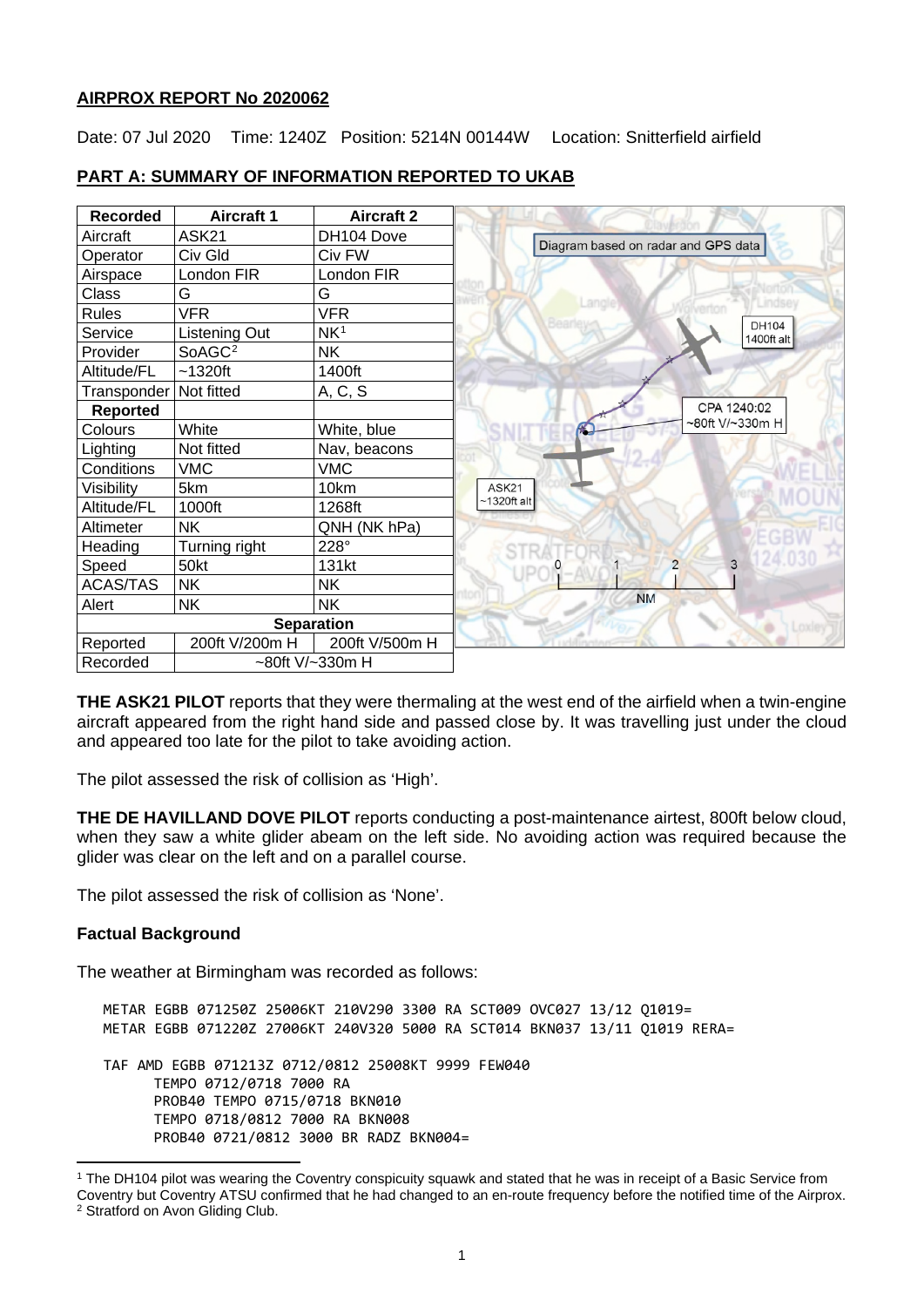#### **Analysis and Investigation**

#### **UKAB Secretariat**

The ASK21 and DH104 pilots shared an equal responsibility for collision avoidance and not to operate in such proximity to other aircraft as to create a collision hazard.[3](#page-1-0)

#### **Comments**

#### **BGA**

The concentration of sailplanes generally gets higher the closer you get to a gliding site, especially in the circuit around circuit height, as in this case. The BGA is seriously concerned by the current level of overflights, especially when they are below the charted winch altitude and cross over the winch run while it is active (also in this case).

#### **Summary**

An Airprox was reported when an ASK21 and a de Havilland Dove flew into proximity near Snitterfield airfield at 1240Z on Tuesday  $7<sup>th</sup>$  July 2020. Both pilots were operating under VFR in VMC, the ASK21 pilot not in receipt of a FIS but listening out on the Common Gliding Field Frequency and the DH104 pilot most likely not in receipt of a FIS.

#### **PART B: SUMMARY OF THE BOARD'S DISCUSSIONS**

Information available consisted of reports from both pilots, radar photographs/video recordings, reports from the air traffic controllers involved and reports from the appropriate operating authorities. Relevant contributory factors mentioned during the Board's discussions are highlighted within the text in bold, with the numbers referring to the Contributory Factors table displayed in Part C.

Due to the exceptional circumstances presented by the coronavirus pandemic, this incident was assessed as part of a 'virtual' UK Airprox Board meeting where members provided a combination of written contributions and dial-in/VTC comments.

Members first discussed the DH104 pilot's choice of operating area and noted that they had flown through the overhead of a promulgated and active gliding site and below the maximum notified winch altitude. Whilst this is not prohibited by regulation, it clearly introduced a risk of endangerment and indicated that the DH104 pilot had perhaps not fully considered where they would carry out the airtest (**CF1**). The Board felt that more thorough pre-flight consideration of the planned route and operating area would have resulted in the DH104 pilot likely remaining clear of the gliding site winching activity. Similarly, cursory study of the UK AIP would give a contact frequency for Snitterfield with which to notify the airfield of planned overflight. A BGA member noted that SoAGC notify Birmingham, Coventry and Wellesbourne Mountford when they are active so presumably the DH104 pilot was notified of such on departure. The Board were informed that the DH104 pilot had been in receipt of a Basic Service but had changed frequency prior to the time of the Airprox. Unfortunately, an error in transcription had resulted in the R/T recording not being preserved so the Board were unable to discuss what was said to the DH104 pilot. In the event, the ASK21 and DH104 pilots were not aware that they were flying into proximity (**CF2**), albeit generic SA was available to the DH104 pilot had he noted his track was taking him towards a gliding site. Members also felt that the DH104 pilot was likely engaged in the airtest which may have detracted from an otherwise more robust lookout (**CF3**). The Board discussed the pilots' actions at CPA and agreed that each had seen the other aircraft at or very shortly before CPA, in effect a non-sighting because neither could have increased separation before CPA (**CF5**). Although the DH104 pilot was unconcerned by the proximity of the ASK21, the Board felt that they had seen it at a very late stage and that it was providential that the aircraft had been separated to such a degree laterally. Some members thought that the DH104 pilot may have seen another glider, further away than

<span id="page-1-0"></span><sup>3</sup> SERA.3205 Proximity.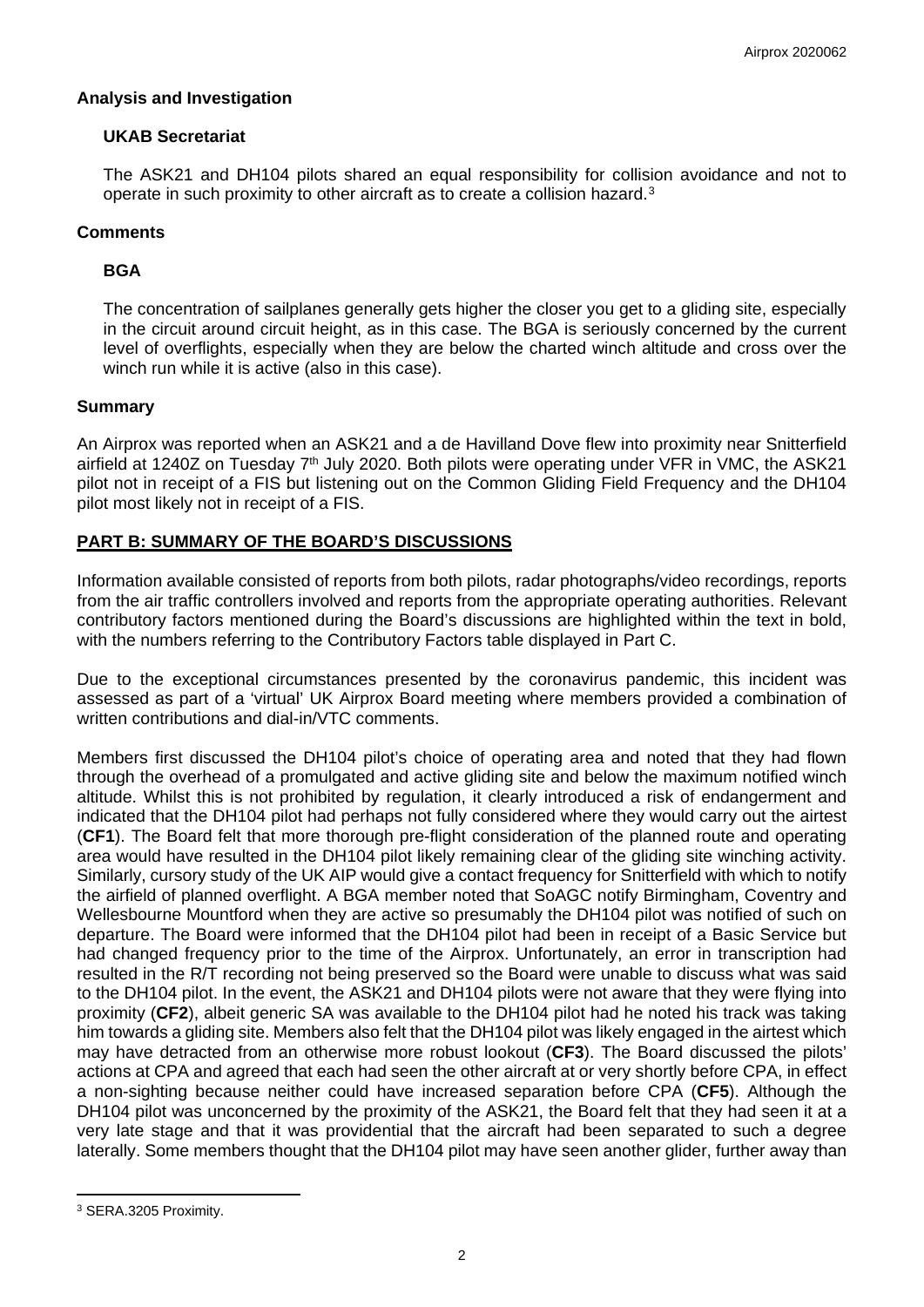the Airprox glider. Concerning risk, members agreed that the effective non-sighting by both of the pilots and degree of separation at CPA indicated that safety had been much reduced (**CF4**).

## **PART C: ASSESSMENT OF CONTRIBUTORY FACTORS AND RISK**

### Contributory Factors:

|     | 2020062                                                               |                                                                                             |                                                                     |  |  |
|-----|-----------------------------------------------------------------------|---------------------------------------------------------------------------------------------|---------------------------------------------------------------------|--|--|
| CF. | <b>Factor</b>                                                         | <b>Description</b>                                                                          | Amplification                                                       |  |  |
|     | <b>Flight Elements</b>                                                |                                                                                             |                                                                     |  |  |
|     | <b>• Tactical Planning and Execution</b>                              |                                                                                             |                                                                     |  |  |
| 1   | <b>Human Factors</b>                                                  | • Flight Planning and Preparation                                                           |                                                                     |  |  |
|     | <b>• Situational Awareness of the Conflicting Aircraft and Action</b> |                                                                                             |                                                                     |  |  |
| 2   | Contextual                                                            | • Situational Awareness and Sensory Events                                                  | Pilot had no, late or only generic, Situational Awareness           |  |  |
| 3   | <b>Human Factors</b>                                                  | • Distraction - Job Related                                                                 | Pilot engaged in other tasks                                        |  |  |
|     | • See and Avoid                                                       |                                                                                             |                                                                     |  |  |
| 4   | Contextual                                                            | • Near Airborne Collision with Aircraft, Balloon,<br>Dirigible or Other Piloted Air Vehicle | Piloted air vehicle                                                 |  |  |
| ר   | <b>Human Factors</b>                                                  | • Monitoring of Other Aircraft                                                              | Non-sighting or effectively a non-sighting by one or<br>both pilots |  |  |

Degree of Risk: B.

Recommendation: Nil.

#### Safety Barrier Assessment<sup>[4](#page-2-0)</sup>

In assessing the effectiveness of the safety barriers associated with this incident, the Board concluded that the key factors had been that:

#### **Flight Elements:**

**Tactical Planning and Execution** was assessed as **partially effective** because the DH104 pilot did not avoid overflight of the gliding site or above the notified maximum winch altitude.

**Situational Awareness of the Conflicting Aircraft and Action** were assessed as **ineffective** because the generic SA of the position of the gliding site was not acted on.

**See and Avoid** were assessed as **ineffective** because neither pilot saw the other aircraft in time to increase separation at CPA.

<span id="page-2-0"></span><sup>4</sup> The UK Airprox Board scheme for assessing the Availability, Functionality and Effectiveness of safety barriers can be found on the [UKAB Website.](http://www.airproxboard.org.uk/Learn-more/Airprox-Barrier-Assessment/)